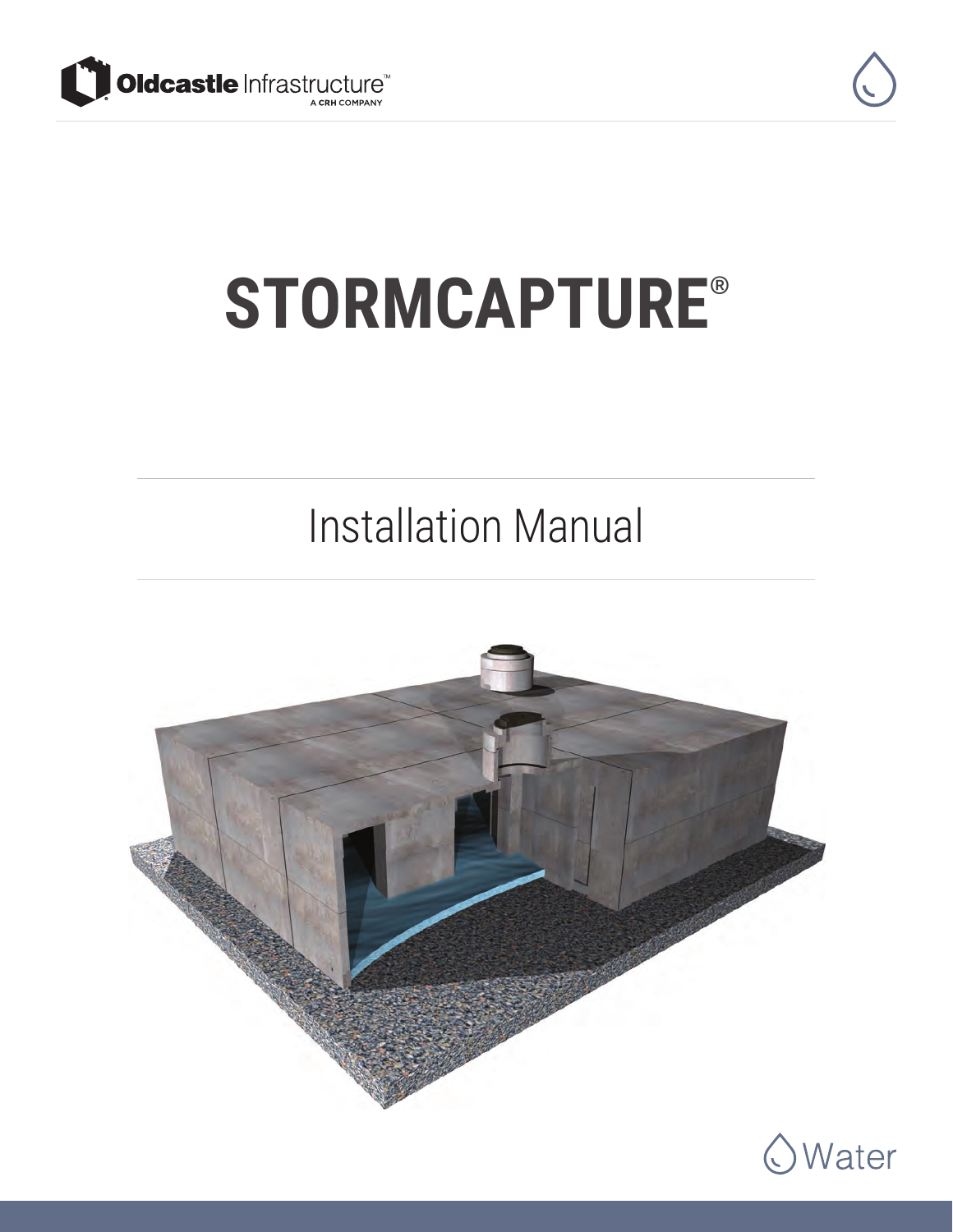**INTRODUCTION** 

**SITE PREPARATION** 

Delivery & Installation

**LINKSLABS** 

**BACKFILL**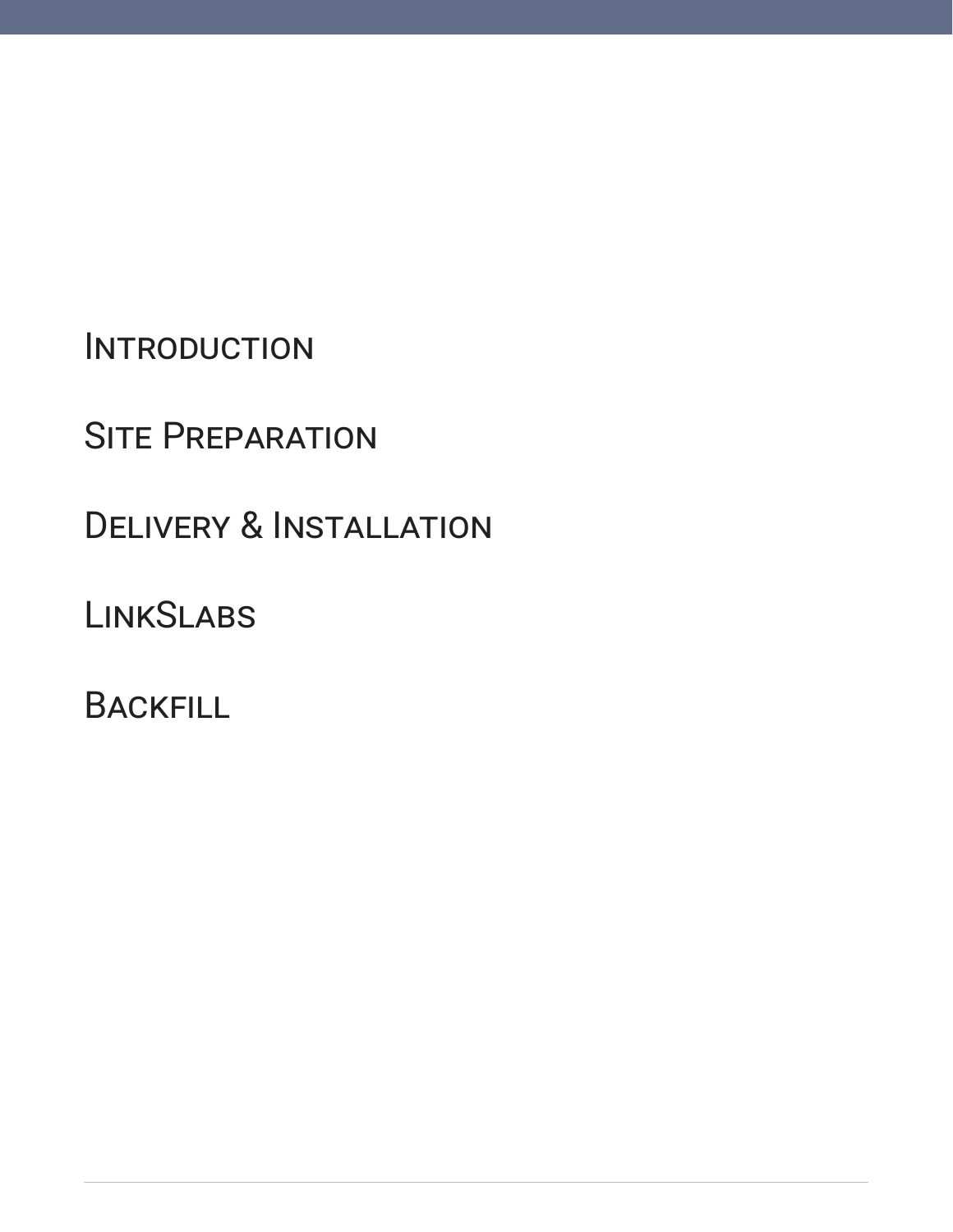### **INTRODUCTION**

StormCapture (shown in **Figure 1**) is a total stormwater management system. The highly-configurable module has many solutions for detention, retention, infiltration, treatment and harvesting. Multiple modules can be arranged into endless formations to meet the needs of even the most challenging sites. The rectangular design facilitates rapid and easy installation, plus stress-free maintenance. The precast concrete provides long-term reliability and low lifecycle costs.

The engineer of record is responsible for reviewing and approving the system design, storage volume, required depth of cover, vehicular loading, water table elevation, backfill material and soil bearing capacity. Any variations found during construction to those stated on the plans must be reported to the engineer and Oldcastle Infrastructure.

*This manual is not intended to be all-inclusive and is a reference guide only.*





FIGURE 2 StormCapture System During Installation Process



### FIGURE 1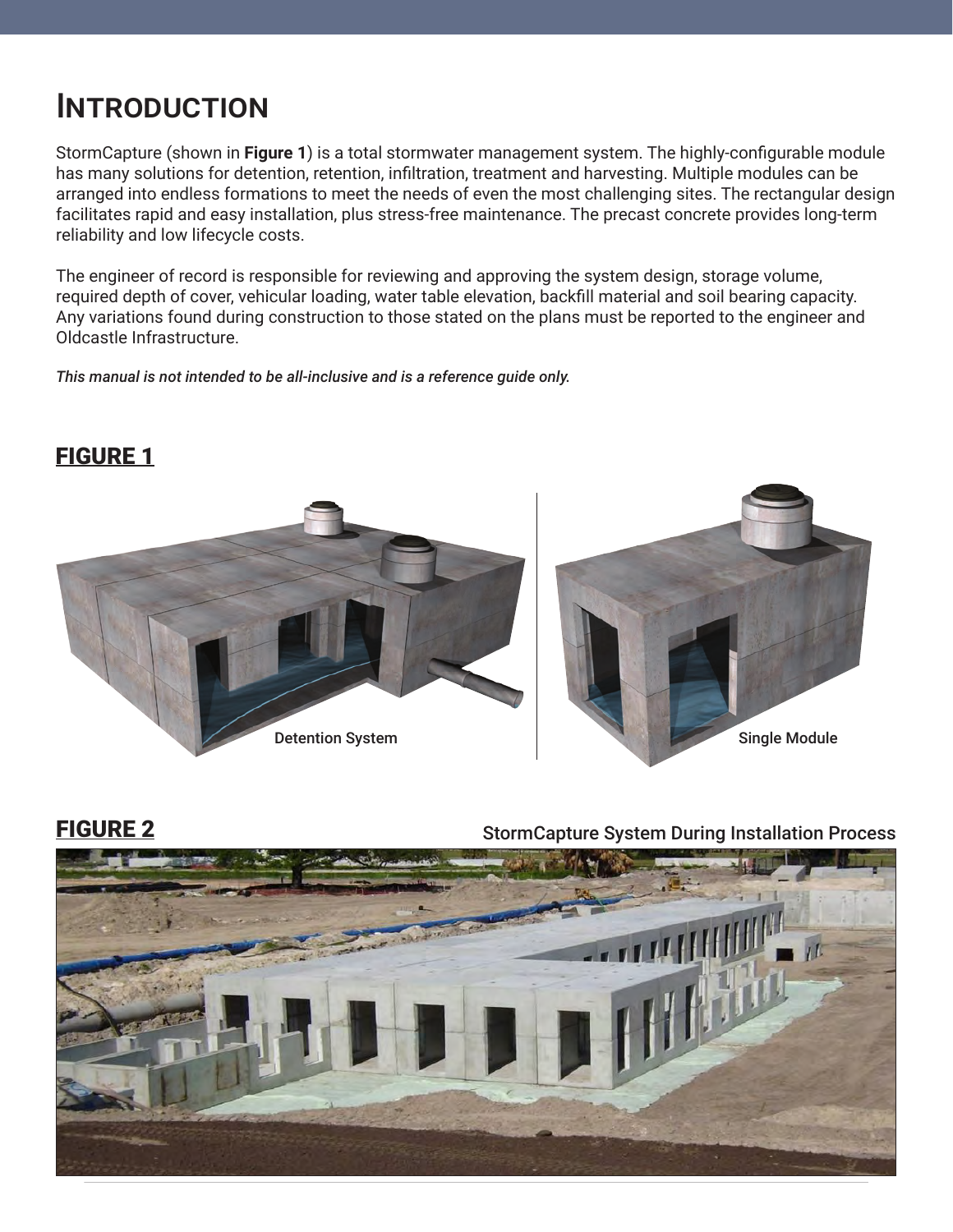### **SITE PREPARATION**

### *TIMING*

• Excavation and subgrade shall be completed prior to StormCapture delivery.

### *EXCAVATION - See Figures 3 & 4*

• Depth

Concrete invert: Depth of fill\* + Module outside height + 2" subgrade depth Open bottom: Depth of fill\* + Module outside height + subgrade depth\*\* *\* 6" minimum, 5' maximum, unless otherwise noted*

 *\*\* Subgrade depth determined in accordance with StormCapture Tech Note SC-01*

- Excavation shall be large enough to allow access around structure for backfilling and compaction equipment.
- Trench sloping shall follow OSHA requirements.
- To prevent excessive water pressure build up on the outside of the modules, the site must be prepared and graded for proper drainage around the StormCapture system.
- Dewatering is required when water level is above bottom of subgrade.

### *SUBGRADE -* See *Figures 3 & 4*

- 1. Native soil shall be level and compacted adequately to allow for required bearing capacity on design documents.
- 2. Add 2" of sand for leveling purposes.
- 3. Geotextile fabric and containment membrane liner.
	- An 8 oz. non-woven geotextile fabric must be used as a separation layer around the StormCapture system.
	- When the project requires a containment membrane liner, a layer of 8 oz. non-woven geotextile fabric must be used on both the inside and outside face of the liner.
	- Install containment membrane liner per manufacturer's recommendations.
- 4. Aggregate bearing layer See *Figure 3*
	- Open-bottom modules only are required to be placed on a crushed aggregate bearing layer to a depth in accordance with StormCapture Tech Note SC-01. Material shall be clean, durable crushed aggregate compacted as directed by the engineer of record. Oldcastle recommends size 5, 56 or 57 (per ASTM C33).
	- Extend aggregate bearing layer a minimum of 1' around the system perimeter.
	- Aggregate bearing layer must be level and compacted prior to module placement.
	- An 8 oz. non-woven geotextile fabric must be used as a separation layer around the aggregate material and StormCapture system.

*Note: Further investigation by a geotechnical engineer may be required where there are concerns with seasonally high water table, and/or poor soil conditions such as low allowable bearing capacity, permafrost and seasonal freeze/thaw cycles.*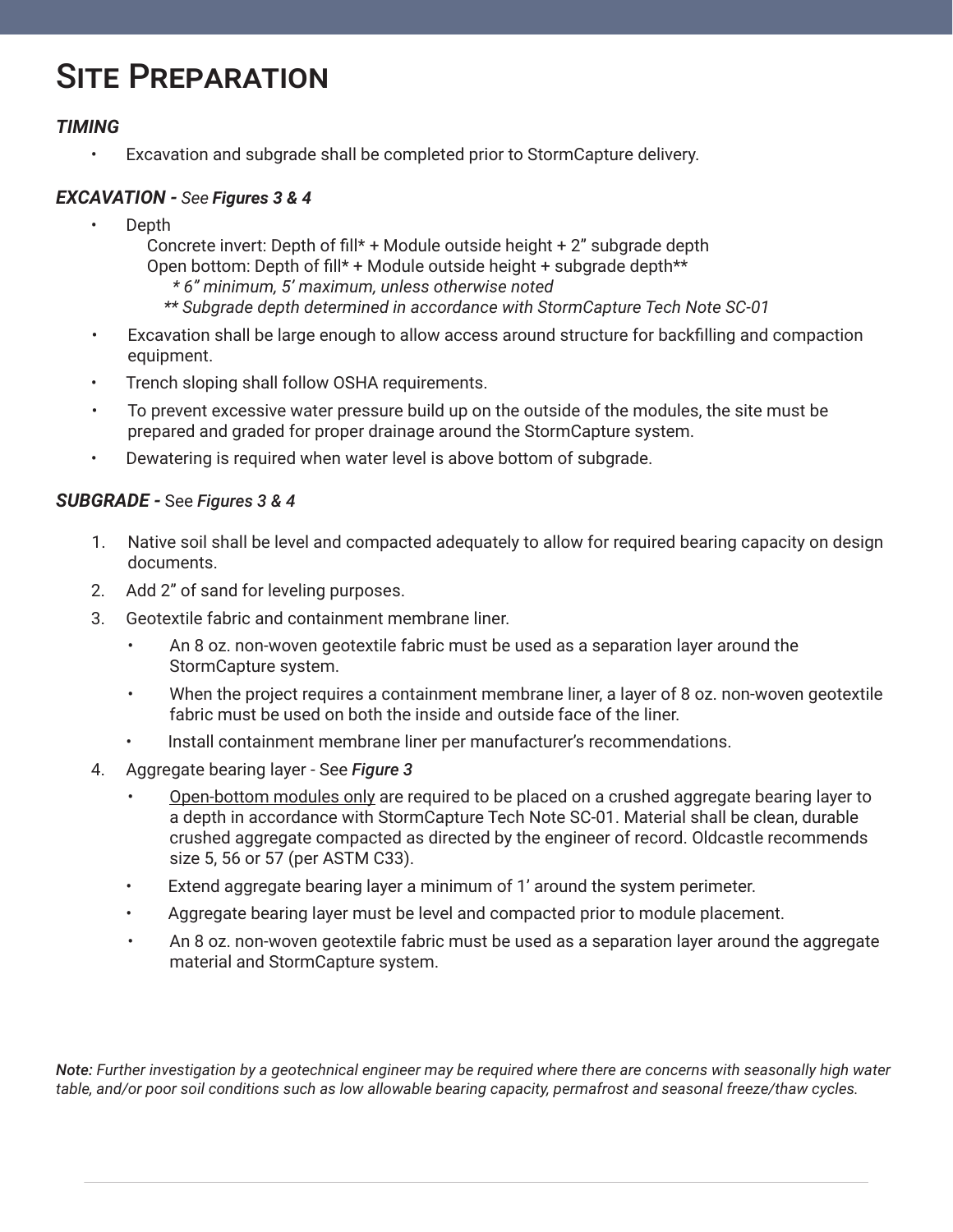**FIGURE 3** 1-Piece Module - With Liner



### FIGURE 4

2-Piece Module - With Liner

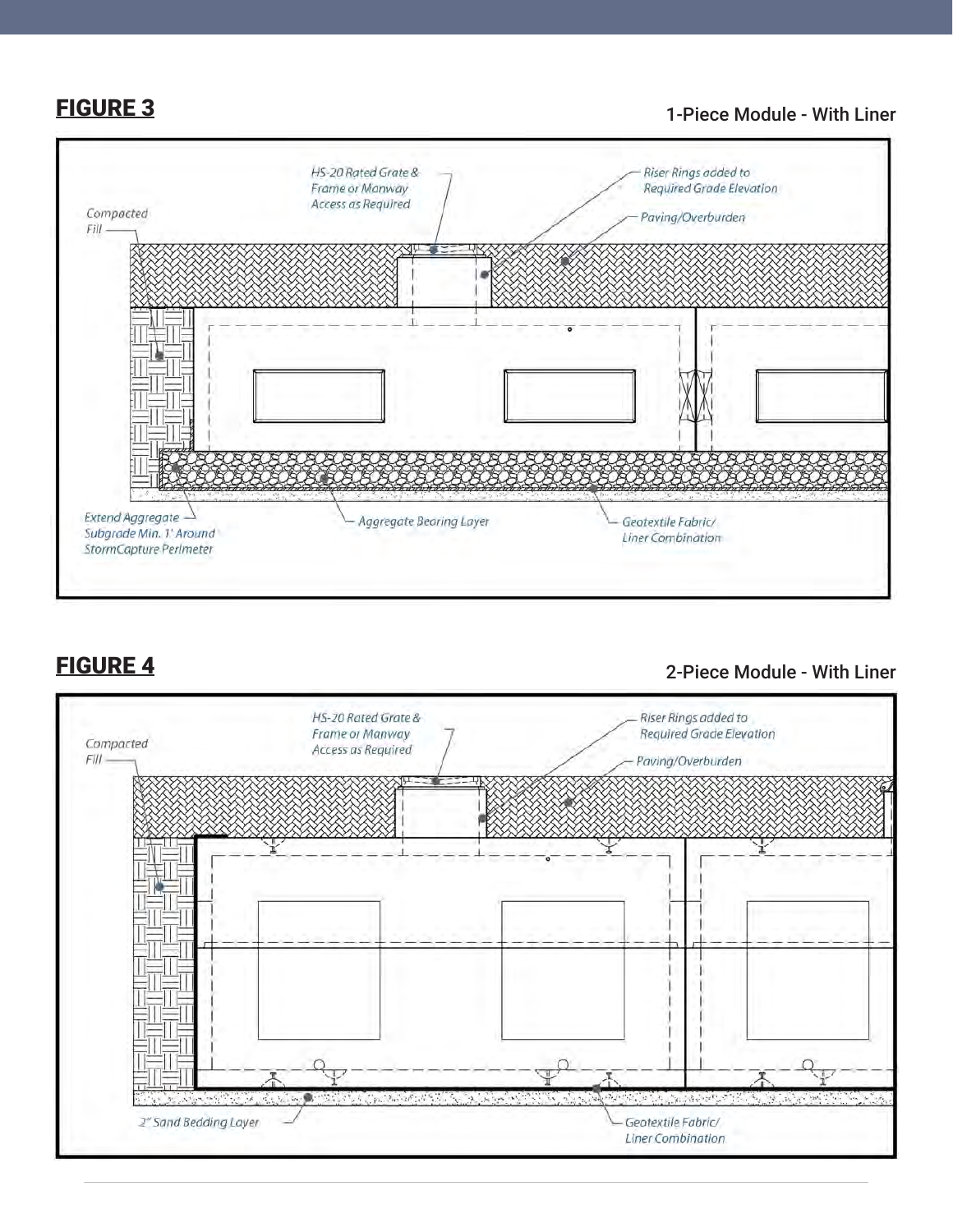### **Delivery & Installation**

StormCapture modules are to be installed in accordance with ASTM C891-90, Installation of Underground Precast Utility Structures. Project plan and specifications must be followed along with any applicable regulations.

### *TIMING*

- Plan for first delivery of StormCapture modules after site preparation is completed.
- Individual pieces can be installed in as little as 10 minutes.

### *DELIVERY*

- Verify that equipment can handle module weights as noted on construction documents prior to delivery.
- StormCapture modules will be delivered on flatbed trucks.

### *HANDLING*

- StormCapture modules are lifted by the designed embedded lifers at points provided by Oldcastle (**Figure 5**).
- Designed embedded lifters must be used. Use proper rigging to assure all lifters are equally engaged with a minimum 60° angle on slings (**Figure 6**).
- Special lifting clutches are required and shall be coordinated with the producing plant.
- Always follow safety protocols for handling StormCapture modules during installation as illustrated on this page.
- Never stand under load (**Figure 7**).
- Never place hands in the lift gear (**Figure 8**).
- Never place hands under load (**Figure 9**).

### *PLACEMENT*

- Use the plan line, grade and elevations shown on the construction documents to install the modules. The sand bedding or aggregate bearing layer must be level.
- Modules must be placed as close together as possible with gaps no greater than 3/4".
- All vertical & top joints shall be covered with an 8" minimum width self-adhesive joint wrap as shown in **Figure 10**.
- Horizontal joints between modules or slabs shall be sealed with Conseal CS-102 butyl rubber sealant as shown in **Figure 11**.
- Seal pipe penetrations to containment membrane liner with pipe boots per liner manufacturer's recommendations.

### **FIGURE 6**



### FIGURE 5

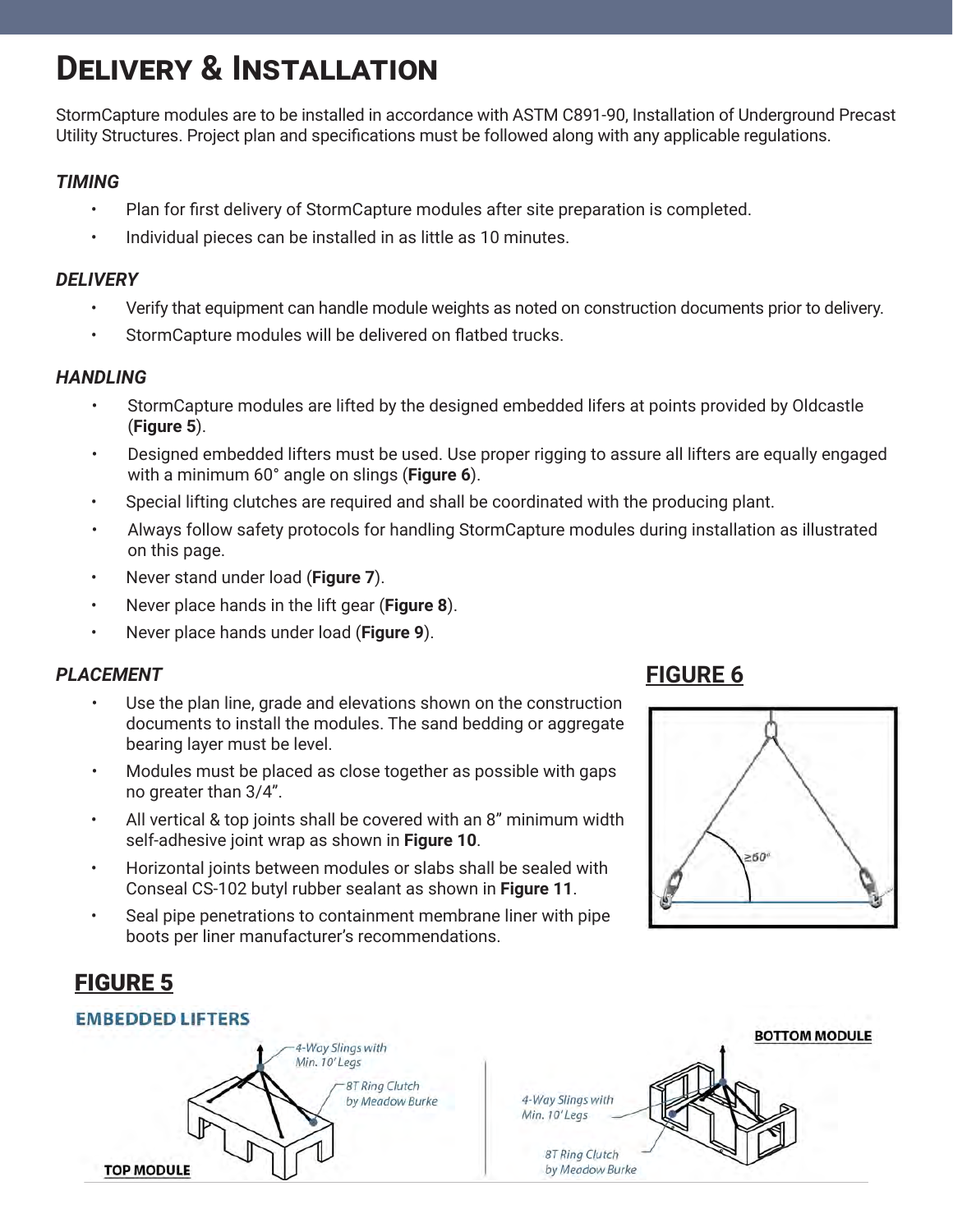



### FIGURE 7 FIGURE 8 FIGURE 9



**FIGURE 10** Sealed Joints Between Modules





### FIGURE 11

Keyways must be free of dirt, rocks and water. Rocks and dirt prevent the vault sections from seating and sealing properly. Remove all protective paper from rubber sealant material. Splice rubber sealant material with a "side by side" joint, away from corners. Corner splicing will not seal properly.



CORRECT - Install rubber sealant material at the outer edge of the keyway. Rubber sealant should be continuous around corners.



**INCORRECT - Do not overlap** the rubber sealant material at splice.



**INCORRECT - Do not overlap** the rubber sealant material at a corner. Rubber sealant should be continuous around corners.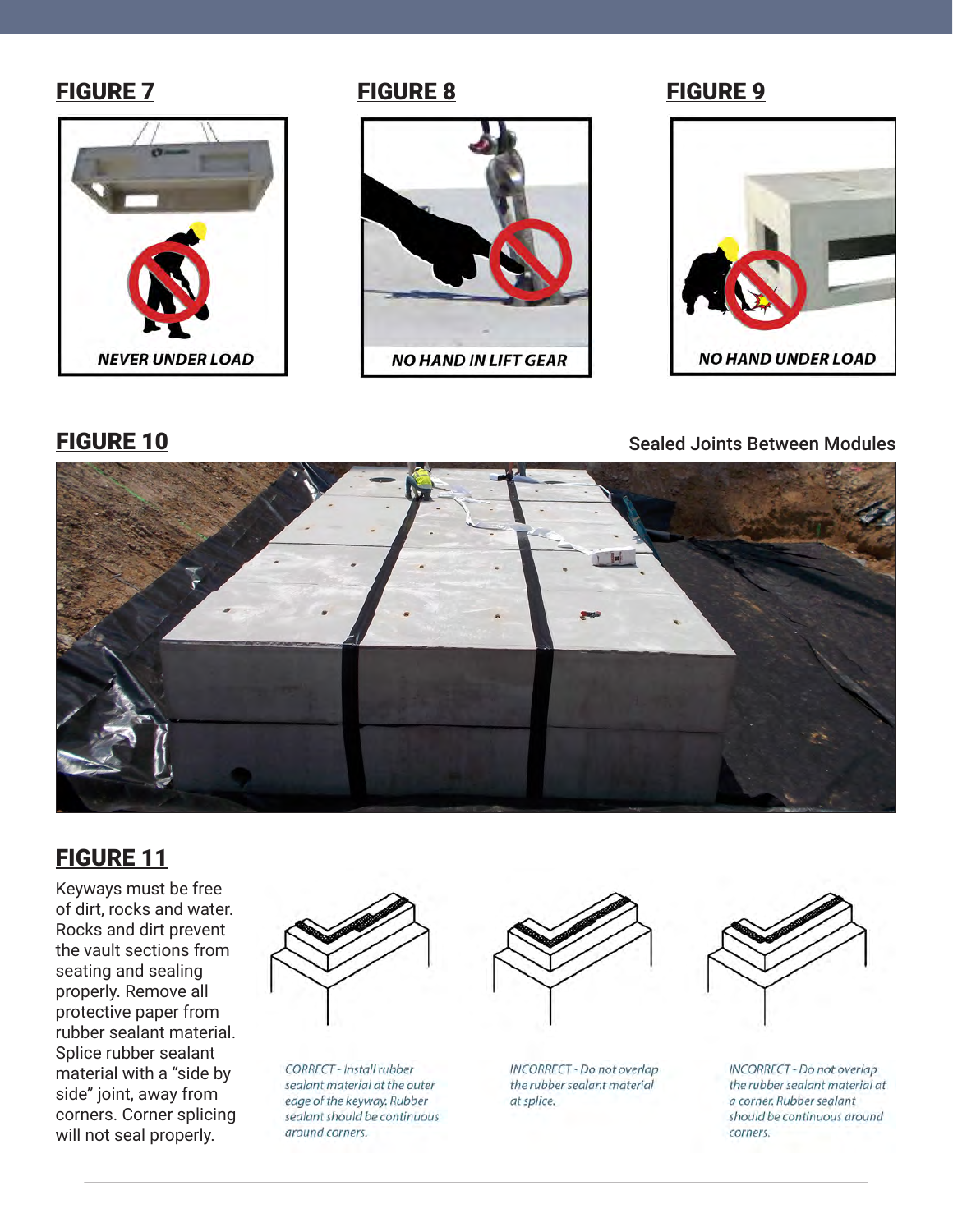### **LinkSlab® Procedure**

*These procedures reference the diagram below. This diagram is not indicative of all site layouts. Refer to the site plan for the project specific configuration.*

### FIGURE 12 Example Layout D LINK SLAB A LINK SLAB A LNK SLAB D A LINKSLAB A LINKS AB A **LINK SLAB** A LNK SLAB D **LINK SLAB** А D А LINK SLAB А **UNISUB** А LNK SLAB LNK SLAB LNK SLAB D A А D LIN SLAB **UNX 8L48** A Α A D **JNK SLAB LINK SLAB** LNK SLAB ă. d  $C<sub>1</sub>$ B D LINK SLAB ă. **LINK SLAB** D А  $C<sub>1</sub>$ в **Reinforcement Beams Start with Corner**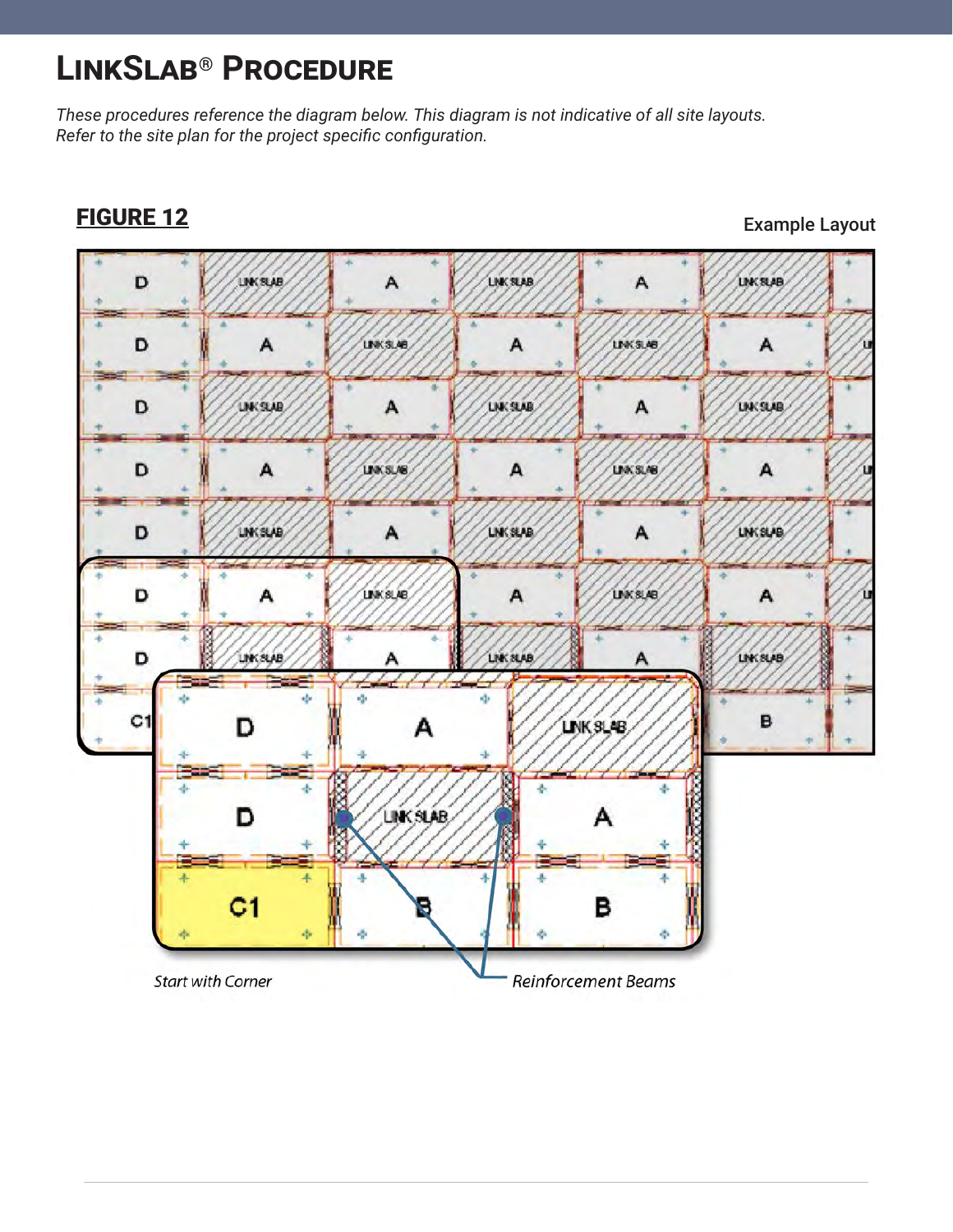### *LinkSlab Procedure*

*Maintaining proper line and grade is critical to installation. A qualified surveyor on the site with proper equipment is recommended to ensure a square, level and straight layout. Subgrade must be compacted.*

- 1. Start in the corner of the layout and place the first bottom module C1.
- 2. Place adjacent bottom modules B, B, D, D. Be sure to set the corners square and straight (from C1 up with D modules, and from C1 right with B modules).
- 3. Where called out on plans, place reinforcement beams between the modules where the LinkSlab will sit (between B and A). Reinforcement beams may not be required at all locations, so refer to the project specific configuration.
- 4. Place interior modules A, A.
	- Check the distance between pieces when there is a gap for a LinkSlab. Both bottom corners should be between 8' and 8'-1 ¼".
- 5. Place Conseal CS-102 at the horizontal joints.
- 6. Place top modules (C1, B, B, D, D, A, A).
	- Check the distance between pieces when there is a gap for a LinkSlab. Both top corners should be 8' and 8'-1 ¼".
- 7. Place Conseal CS-102 for the horizontal LinkSlab joints at D, A, A and B.
- 8. Place the LinkSlab. Ensure that it fits tightly between all adjacent modules. The drop key should fit inside the adjacent modules. Do not allow the LinkSlab to rest on the drop key.
	- Ensure surface contact with the bottom of the LinkSlab and the top of the adjacent modules. Reset adjacent modules as necessary to correct the problem.
- 9. Continue placing adjacent modules and LinkSlabs.
	- Oldcastle Infrastructure recommends placing each LinkSlab as soon as the supporting modules are in place to ensure proper fit.
- 10. Continue installation procedure as recommended in the StormCapture Installation Manual.

**FIGURE 13** LinkSlab Isometric View

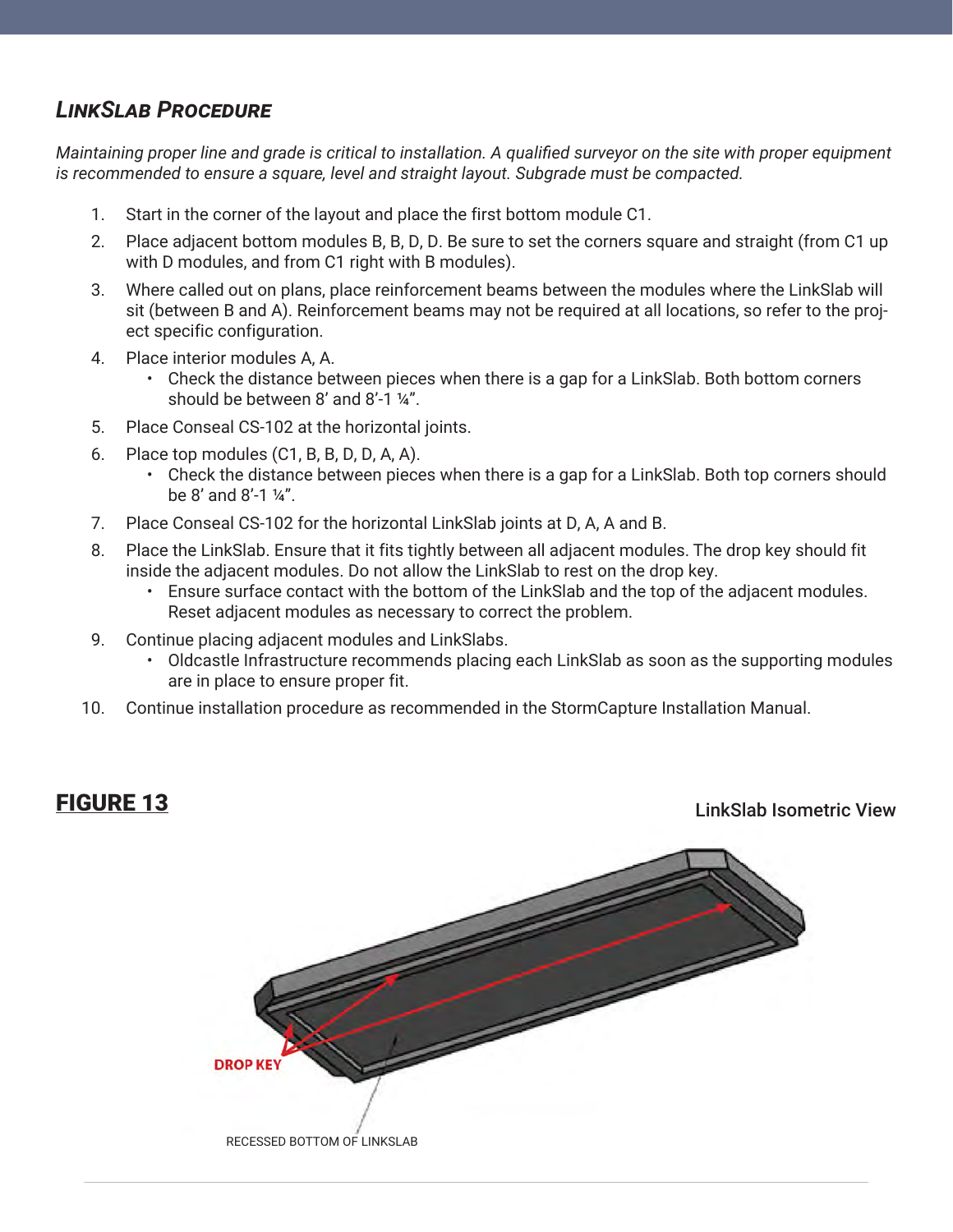### **Backfill**

Once all modules are in place with joints sealed and geotextile fabric wrapped, the StormCapture system shall be inspected by the engineer of record or an accepted representative. Upon approval, backfilling can begin.

- Do not compact within 6" of module to avoid damaging the system. Care shall be taken during placement of backfill not to displace modules, joint wrap, containment membrane liner or geotextile fabric.
- Backfilling shall be in 1' lifts with proper compaction between lifts. Typical backfill shall be compacted to 95% standard proctor density or as specified.
- Expansive soil material shall not be used as backfill around the structure.
- Compaction shall be adequate to support expected loads on top of the system and surrounding area. Consult with geotechnical engineer for the project.
- Once installed, StormCapture modules are ready for paving or overburden material (**Figure 14**).
- Finished grading, paving and landscaping shall be per construction documents.
- Construction equipment exceeding design loading shall not be allowed on structure. Consult Oldcastle Infrastructure if unsure.
- Contact Oldcastle Infrastructure and the engineer of record if the live loads are greater than HS-20.
- Track vehicles including D-4 type dozers or lighter are permitted.

### **FIGURE 14** Backfill



### **Installation Is Now Complete**

*Project specific conditions may apply. Please refer to design documents for any special circumstances regarding installation or infiltration. Oldcastle Infrastructure is not liable for installation.*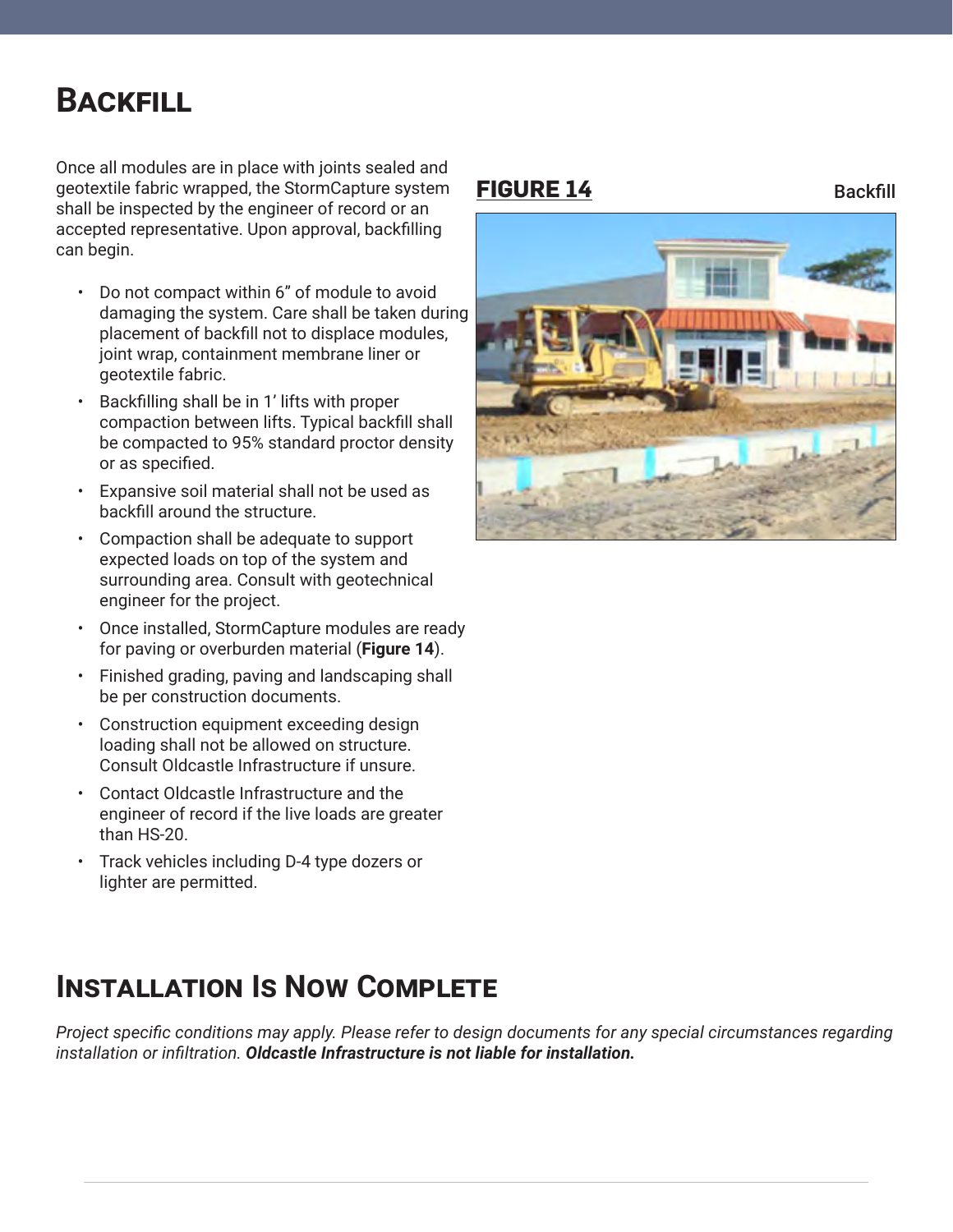## Preconstruction Meeting Checklist

|         | <u> 1989 - Johann John Stein, market fan it ferstjer fan de fan it ferstjer fan it ferstjer fan it ferstjer fan i</u>           |
|---------|---------------------------------------------------------------------------------------------------------------------------------|
|         | Cover the installation manual                                                                                                   |
| $\perp$ | Installer has the <b>approved</b> drawings                                                                                      |
| $\Box$  | Crane sizing and proper rigging                                                                                                 |
|         | Coordinate with installer to borrow lifting clutches for installation                                                           |
|         | $\Box$ Recommend \$1,600 deposit (paid to plant from contractor), with<br>money to be repaid upon return of undamaged clutches. |
| $\Box$  | Hole sizing                                                                                                                     |
|         | $\Box$ Extra space for liner weld if needed                                                                                     |
|         | $\Box$ Hole prep (base prep)                                                                                                    |
|         | $\Box$ Liner (if applicable)                                                                                                    |
|         | $\Box$ Extra hands for unrolling liner needed                                                                                   |
|         |                                                                                                                                 |
|         | Delivery truck access to the site                                                                                               |
|         | $\Box$ Will a truck with a sleeper cab fit?                                                                                     |
|         | Do construction site items need to be moved for access?                                                                         |
|         | Timing of trucks                                                                                                                |
|         | $\Box$ Splash pads first                                                                                                        |
|         | $\Box$ Order of modules to install with ease                                                                                    |
|         | $\Box$ Assume 10-15 minutes per piece                                                                                           |
|         | Installing of modules                                                                                                           |
|         | Joint Wrap                                                                                                                      |
|         |                                                                                                                                 |

| <i>Holen oupermentem.</i> | UUIGI. |  |
|---------------------------|--------|--|
| <b>Project Foreman:</b>   | Other: |  |